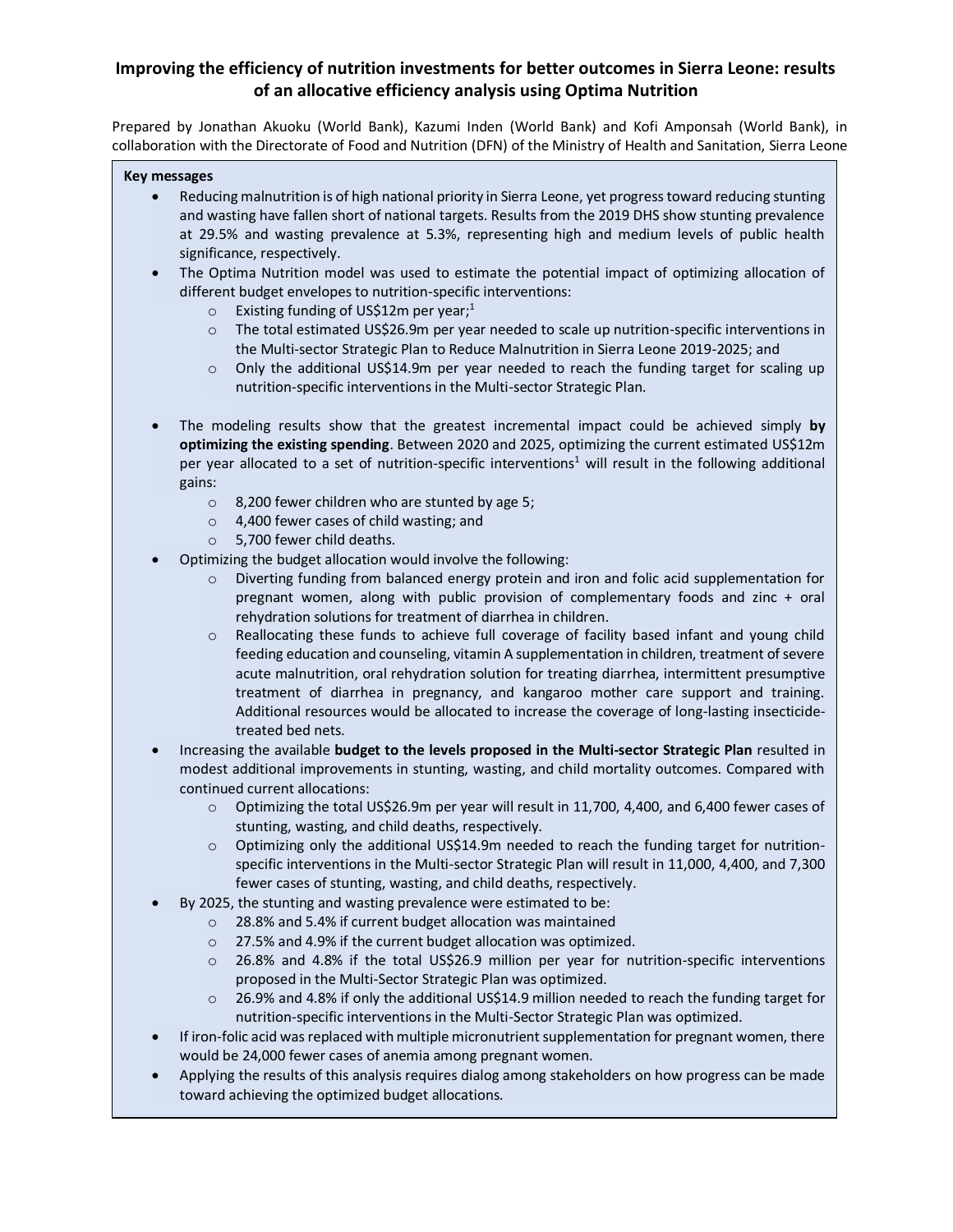## <span id="page-1-0"></span>**Background**

Achieving proper nutrition for infants and mothers leads not only to better health outcomes but also increased cognitive capacity among children, better learning outcomes, and increased adult productivity and earning potential<sup>2</sup>. Improving nutrition outcomes for children is of high national priority in Sierra Leone. The National Food and Nutrition Security Strategic Implementation Plan (NFNSIP) 2013-2017, the first national multisectoral plan aimed at addressing malnutrition, was a key component of Sierra Leone's poverty reduction strategy<sup>3</sup>. Nutrition has also formed a key part of other national sectoral strategies and policies<sup>4</sup>. While addressing malnutrition was elevated on the government's agenda, insufficient progress has been made to achieve national targets for stunting and wasting among children under 5.

Figure 1 shows trends in selected nutrition indicators for women and children. After slightly increasing between 2008 and 2013, stunting prevalence significantly declined between 2013 and 2019. Similarly, wasting significantly declined between 2013 and 2019 after stagnating at alarming levels between 2008 and 2013. These remain at medium to high levels of public health concern<sup>5</sup>, and fall short of the targets set in the NFNSIP by 2017 (stunting  $-$  28.5%, wasting  $-$  4.8%).



**Figure 1: Trends in stunting, wasting, and anemia among children and anemia among women in Sierra Leone**

Anemia remains high and of severe public health significance<sup>6</sup> among both children and women, although iron deficiency accounts for a minor proportion of anemia. According to an analysis of the 2018 Sierra Leone Micronutrient Survey, prevalence of iron-deficiency anemia is 6.1% among women of reproductive

<sup>&</sup>lt;sup>1</sup> In the analysis, it was assumed that resources can be reallocated from the following interventions: balanced energy protein supplementation, iron and folic acid supplementation for pregnant women, infant and young child feeding (IYCF) in facility, IYCF in community, oral rehydration salts (ORS) for diarrhea treatment, zinc + ORS for diarrhea treatment, treatment of severe acute malnutrition, and vitamin A supplementation.

<sup>2</sup> Hoddinott, John, et al. "The economic rationale for investing in stunting reduction." Maternal & child nutrition 9 (2013): 69-82.

<sup>3</sup> Government of Sierra Leone. *National food and nutrition security implementation plan, 2013-2017.* 

<sup>4</sup> Government of Sierra Leone. *Multi-sector strategic plan to reduce malnutrition in Sierra Leone.*

<sup>5</sup> De Onis, Mercedes, et al. "Prevalence thresholds for wasting, overweight and stunting in children under 5 years." Public health nutrition 22.1 (2019): 175-179.

<sup>6</sup> World Health Organization. Haemoglobin concentrations for the diagnosis of anaemia and assessment of severity. No. WHO/NMH/NHD/MNM/11.1. World Health Organization, 2011.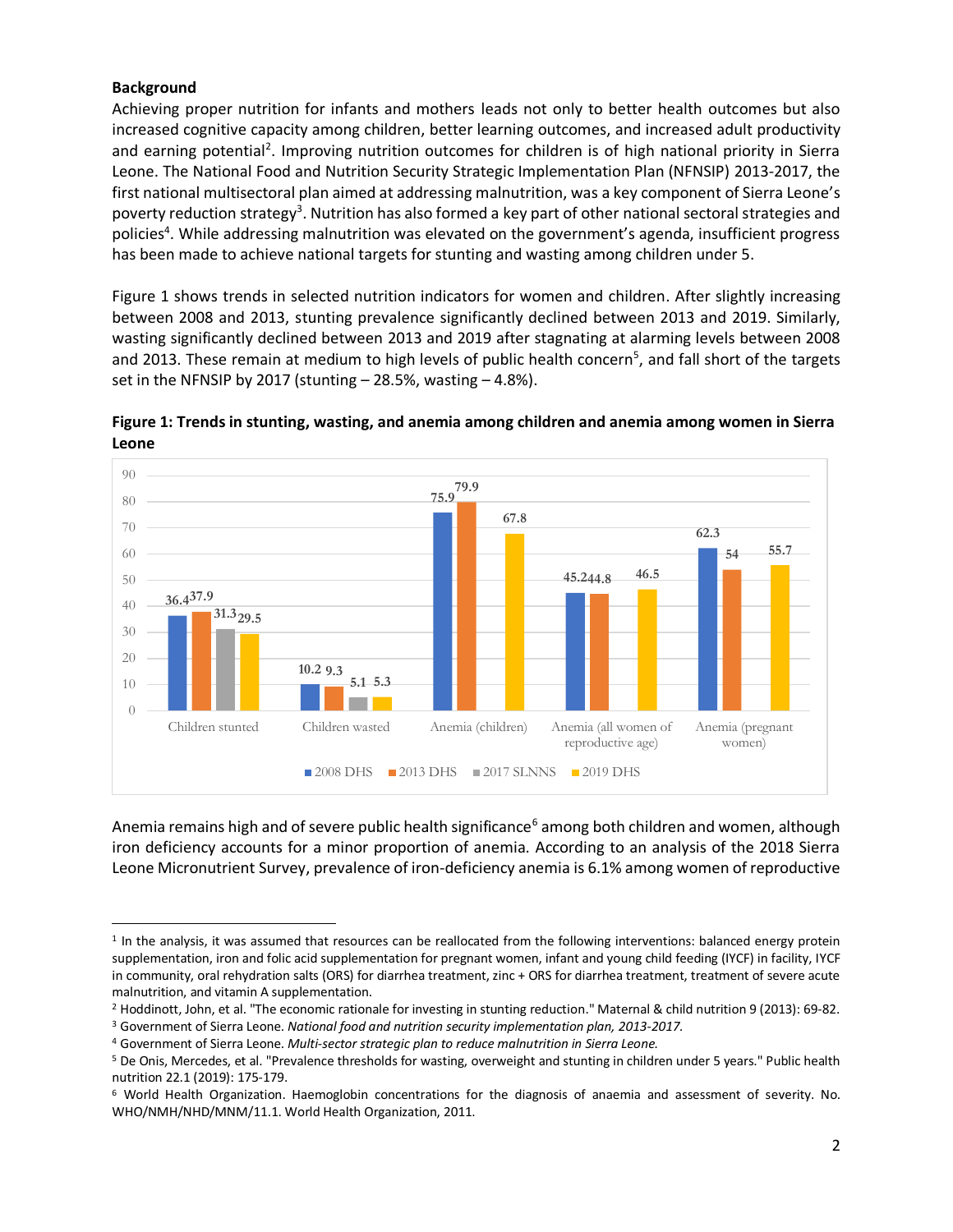age and 3.8% among children<sup>7</sup>. Among children, malaria and inflammation have been identified as the main causes of anemia. While these also represent significant risk factors for anemia among women in Sierra Leone, other factors may also play a role.

The Multi-sector Strategic Plan to Reduce Malnutrition in Sierra Leone 2019-2025 (the Plan) continues the high-level focus on nutrition in Sierra Leone and seeks to build upon the experiences and challenges encountered in implementing the first NFNSIP to advance a multisectoral approach for and realize further reductions in malnutrition. Among other objectives, the Plan targets reducing stunting prevalence to 25% and wasting prevalence to below 5% by 2025. Estimates from the plan indicate that US\$161 million over six years (or US\$26.9m/year) will be needed to scale up cost-effective nutrition-specific interventions, vastly greater than current estimated allocations to these interventions. In an environment of limited resources and continued reductions in donor funding for nutrition, it is vital that resources are allocated most efficiently to achieve the greatest impact. The Optima Nutrition model, a tool for allocative efficiency analysis in nutrition, was created to address such a need.

## **The Optima Nutrition model**

The Optima Nutrition model is a quantitative tool to support allocation decisions under constrained nutrition budgets<sup>8</sup>. It can provide advice to assist governments with allocation of current and projected budgets across cost-effective nutrition interventions in order to achieve the best outcomes for stunting, wasting, anemia, and mortality. The model can be of value to stakeholders in several ways: (i) determining optimal allocation of nutrition budgets for different levels of funding; (ii) projecting medium to long-term impacts of current investments; and (iii) providing confidence to stakeholders that funding is being used in a way to maximize impact. The model takes as input country-specific health and demographic data, the burden of malnutrition, coverage and costs of available nutrition interventions, and outcome objectives informed by national plans and stakeholder consultations. With these inputs, the model uses a mathematical optimization algorithm to incrementally shift budgets across interventions until it finds a combination that achieves the best outcome based on the given objectives.

## **Data inputs**

## *Demographic and health data*

Country-specific data for this analysis were drawn from the most recent available sources. This includes the 2019 Sierra Leone Demographic and Health Survey<sup>9</sup> (health facility attendance, unmet need for family planning, age distribution of pregnant women, birth spacing, child and maternal mortality rates, stillbirth rates, diarrhea incidence, breastfeeding distribution, and nutritional status distributions), the 2015 Population and Housing census<sup>10</sup>, the World Bank poverty estimates<sup>11</sup>, the Global Burden of Disease 2017 results tool (child causes of death distribution)<sup>12</sup>, the Ministry of Health and Sanitation (MoHS) (distribution of causes of maternal mortality)<sup>13</sup>, and Lee et al (birth outcome distribution)<sup>14</sup>. When

<sup>7</sup> Wirth, James P., et al. "Anemia, micronutrient deficiencies, and malaria in children and women in Sierra Leone prior to the Ebola outbreak-findings of a cross-sectional study." PLoS One 11.5 (2016): e0155031.

<sup>8</sup> Pearson, Ruth, et al. "Optima Nutrition: an allocative efficiency tool to reduce childhood stunting by better targeting of nutritionrelated interventions." BMC Public Health 18.1 (2018): 1-12.

<sup>9</sup> Statistics Sierra Leone (Stats SL) and ICF. 2020. Sierra Leone Demographic and Health Survey 2019.

Freetown, Sierra Leone, and Rockville, Maryland, USA: Stats SL and ICF

<sup>&</sup>lt;sup>10</sup> Statistics Sierra Leone. 2016. 2015 Population and Housing Census

<sup>11</sup> The World Bank. 2021. World Development Indicators database, (Accessed 28 January 2021).

<sup>12</sup> Institute for Health Metrics and Evaluation. 2020 'GBD Results Tool.' Global Health Data Exchange. Seattle WA: University of Washington. Available from http://ghdx.healthdata.org/gbd-results-tool (Accessed 28 January 2020)

<sup>13</sup> Directorate of Reproductive & Child Health, Ministry of Health and Sanitation [Sierra Leone]. (2017). Maternal Death Surveillance and Response: Annual Report 2016. Freetown: MoHS

<sup>14</sup> Lee AC, Katz J, Blencowe H, Cousens S, Kozuki N, Vogel JP, Adair L, Baqui AH, Bhutta ZA, Caulfield LE: National and regional estimates of term and preterm babies born small for gestational age in 138 low-income and middle-income countries in 2010. The Lancet Global Health 2013, 1(1):e26-e36.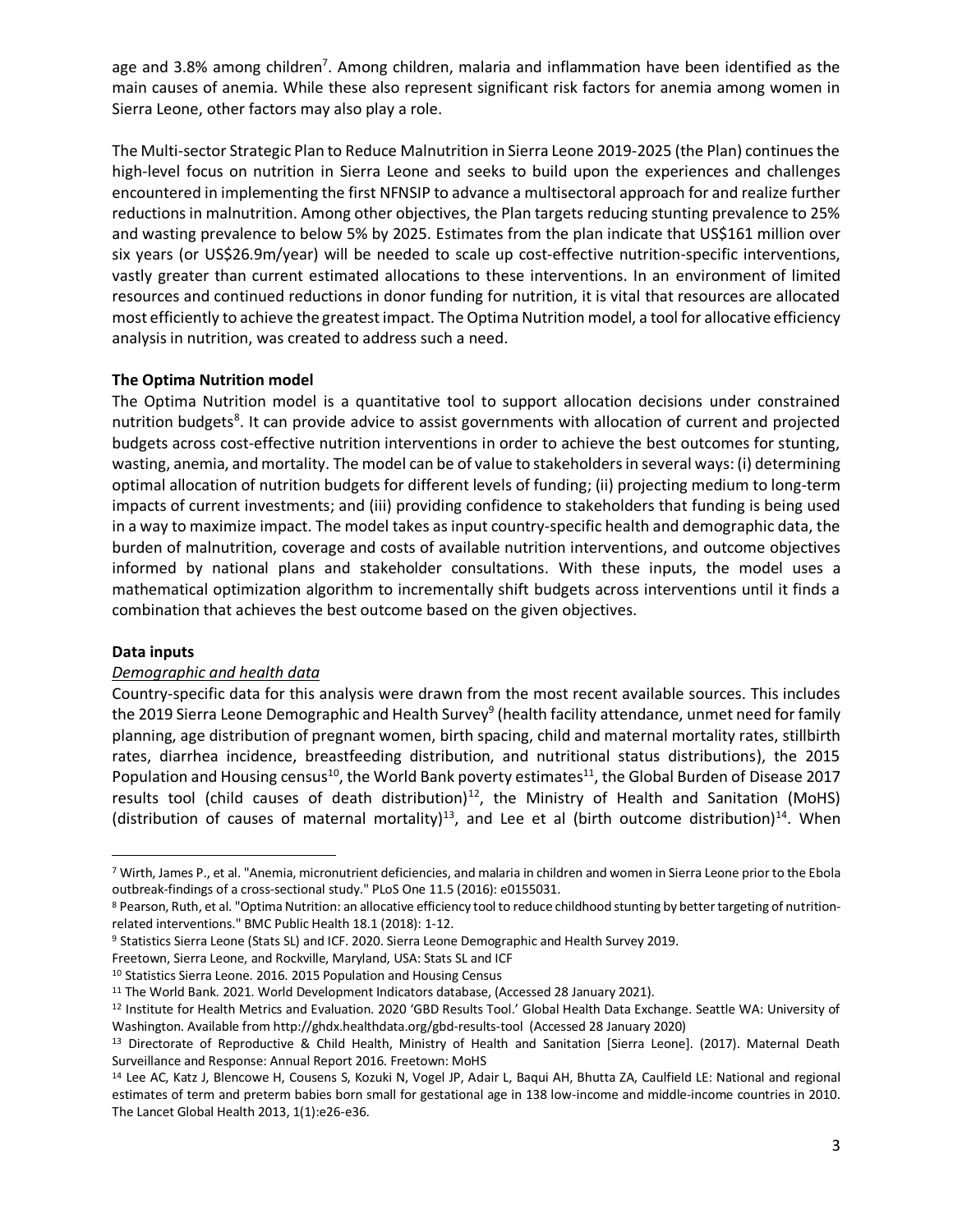necessary, the DHS datasets were reanalyzed to obtain values for specific age distributions required by the model.

## *Intervention costs and coverage*

The World Bank and the Directorate of Food and Nutrition (DFN) of the MoHS collaborated on a costing study between October 2019 and February 2020. This included in-country data collection supervised by the DFN and with support of a consultant, follow-up by email and other means, and conference calls with stakeholder to present the summarized costing information for validation.

For each intervention, an "ingredients-based" or "bottom-up" approach as used to estimate direct costs such as consumable commodities and staff time. For non-direct or program costs, a "program experience" or "top-down" approach was undertaken. Such an approach entails the use of program data on the total expenditures and the total beneficiaries reached by an intervention in a fixed time period to estimate the unit cost of delivering the intervention per beneficiary. When program data was unavailable or incomplete, informed estimates based on feedback from stakeholders were used. In instances where it was not possible to estimate direct costs using a bottom-up approach, we used a top-down approach for the total costs (both direct and program), or estimates based on the available literature and consultation with stakeholders.

Baseline coverage of interventions were estimated based on the 2019 DHS, through review of program documentation, and during consultations with stakeholders. Table 1 presents a summary of intervention cost and coverage data to be used in this analysis.

| <b>Intervention</b>                                                       | Unit cost (US\$) | Coverage (%) |
|---------------------------------------------------------------------------|------------------|--------------|
| Balanced energy protein supplementation                                   | 131.5            | 8.5          |
| Cash transfers (nutrition-sensitive)                                      | 18               | 0            |
| Delayed cord clamping                                                     | 0.65             | 15           |
| Family planning                                                           | 34.78            | 50.2         |
| IFA supplementation for pregnant women (health facility)                  | 4.54             | 27.7         |
| Infant and young child feeding (IYCF) education (community + media)       | 2.46             | 100          |
| Infant and young child feeding (IYCF) education (health facility)         | 2.04             | 77.5         |
| Intermittent presumptive treatment of malaria in pregnancy (IPTp)         | 4.56             | 73           |
| Kangaroo mother care                                                      | 0.55             | 9            |
| Long-lasting insecticide-treated bed nets (LLIN)                          | 2.32             | 33.4         |
| Magnesium sulphate for treatment of pre-eclampsia                         | 56.49            | 31.9         |
| Magnesium sulphate for treatment of eclampsia                             | 56.49            | 31.9         |
| Micronutrient powders (i.e. iron sprinkles)                               | 20.4             | 0            |
| Multiple micronutrient supplementation                                    | 5.2              | 0            |
| Oral rehydration salts (ORS)                                              | 1.06             | 36.3         |
| $ORS + Zinc$                                                              | 1.48             | 49.7         |
| Public provision of complementary foods (WFP's "fortified blended foods") | 145.07           | 6.5          |
| Treatment of severe acute malnutrition (SAM)                              | 114.48           | 74           |
| Vitamin A supplementation                                                 | 0.63             | 69.4         |

### **Table 1: Intervention unit cost and baseline coverage**

## *Modelled scenarios*

For this analysis, we have estimated optimized budget allocations with the combined objective of maximizing the number of alive, non-stunted children and minimizing the number of wasted children, two key strategic objectives in the 2019-2025 plan. Analysis was conducted for 4 different budget scenarios for a 5-year period (2020-2025):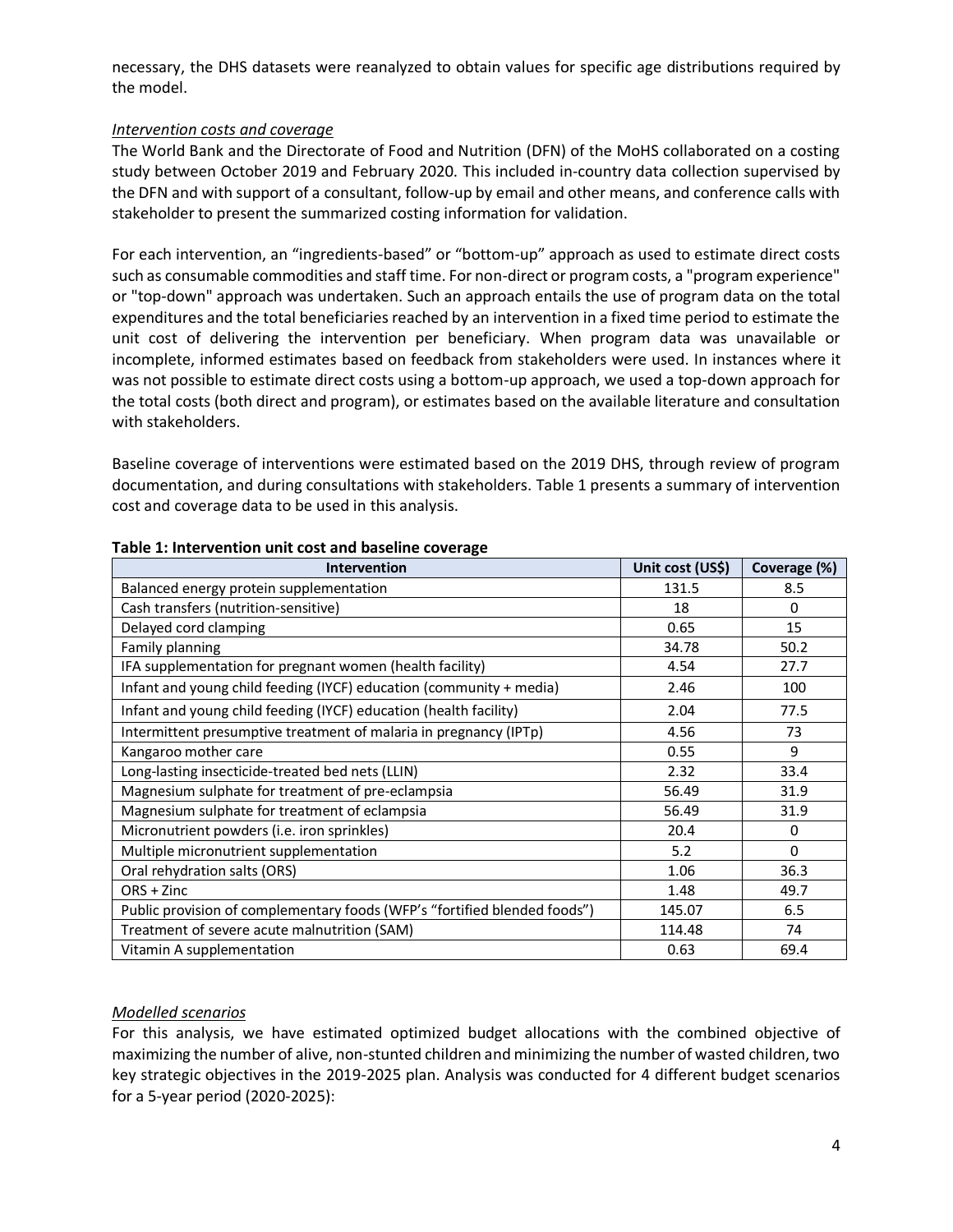- 1. Only the existing budget<sup>15</sup> for nutrition-specific interventions is available to the reallocated;
- 2. The full estimated cost of nutrition-specific interventions in the multisectoral plan is available for reallocation;
- 3. Only the difference in 1 and 2 (the budget gap for nutrition-specific interventions) is available for reallocation. Existing budgets will not be reallocated (no intervention will have its budget reduced); and
- 4. The three budget scenarios above but with the addition of 3 interventions not currently implemented at scale in Sierra Leone: nutrition-sensitive cash transfers, multiple micronutrient supplementation for pregnant women, and micronutrient powders for children.

## **Results**

## *Current funding scenario*

Table 2 presents the distribution of current funding for interventions in the model<sup>16</sup>. An estimated US\$12 million/per year is available to be reallocated across the set of available interventions. At current allocations, 23% of the allocable budget is used for diarrhea treatment (ORS alone and ORS + zinc) and 28% for IYCF at community and facility levels. The two most expensive interventions, balanced energy protein supplementation for pregnant women and public provision of complementary foods for children, both targeting poor households, make up 30% of the allocable budget. If current allocations are maintained through 2025, the model estimates that cumulatively, 392,400 children turning age 5 will be stunted, 40,500 children turning age 5 will be wasted, and there will be 138,800 child deaths.

| <b>Intervention</b>                                                                | <b>Budget (US\$ estimated)</b> | Share of total |  |  |
|------------------------------------------------------------------------------------|--------------------------------|----------------|--|--|
| Balanced energy-protein supplementation                                            | 1,588,000                      | 13.3%          |  |  |
| Iron and folic acid supplementation (IFAS) for pregnant<br>women (health facility) | 249,000                        | 2.1%           |  |  |
| IYCF (health facility)                                                             | 673,000                        | 5.6%           |  |  |
| IYCF (community + media)                                                           | 2759,000                       | 23.1%          |  |  |
| Oral rehydration salts                                                             | 931,000                        | 7.8%           |  |  |
| Public provision of complementary foods                                            | 1,994,000                      | 16.7%          |  |  |
| <b>Treatment of SAM</b>                                                            | 1,465,000                      | 12.2%          |  |  |
| Vitamin A supplementation                                                          | 529,000                        | 4.4%           |  |  |
| Zinc + ORS for diarrhea treatment                                                  | 1,779,000                      | 14.9%          |  |  |

**Table 2: Current distribution of allocable budget to nutrition-specific interventions**

Allowing the model to reallocate budgets across interventions results in greater impact on outcomes and thus improves the allocative efficiency of the existing budget. An optimized budget will involve reallocating funds from balanced energy protein supplementation (BEPS), public provision of complementary foods (PPCF), and zinc + ORS. These funds would be used to achieve full coverage (95%) of facility based IYCF, vitamin A supplementation, treatment of SAM, ORS, IPTp, and kangaroo mother care. Coverage of LLINs will also be expanded from 33.4% to 67.1%. Table 3 summarizes optimized intervention coverage and changes in budget allocations.

IYCF and vitamin A supplementation are very low-cost interventions with significant impact on improving breastfeeding and reducing the risk of diarrhea, both important factors for reducing stunting and

<sup>&</sup>lt;sup>15</sup> The existing budget is estimated by multiplying the current coverage of an intervention by the estimated unit cost.

<sup>16</sup> This excludes allocations to delayed cord clamping, family planning, IPTp, kangaroo mother care, magnesium sulphate for eclampsia, and magnesium sulphate for pre-eclampsia as these were assumed to be funded outside the nutrition budget and thus their budgets cannot be reallocated to other interventions.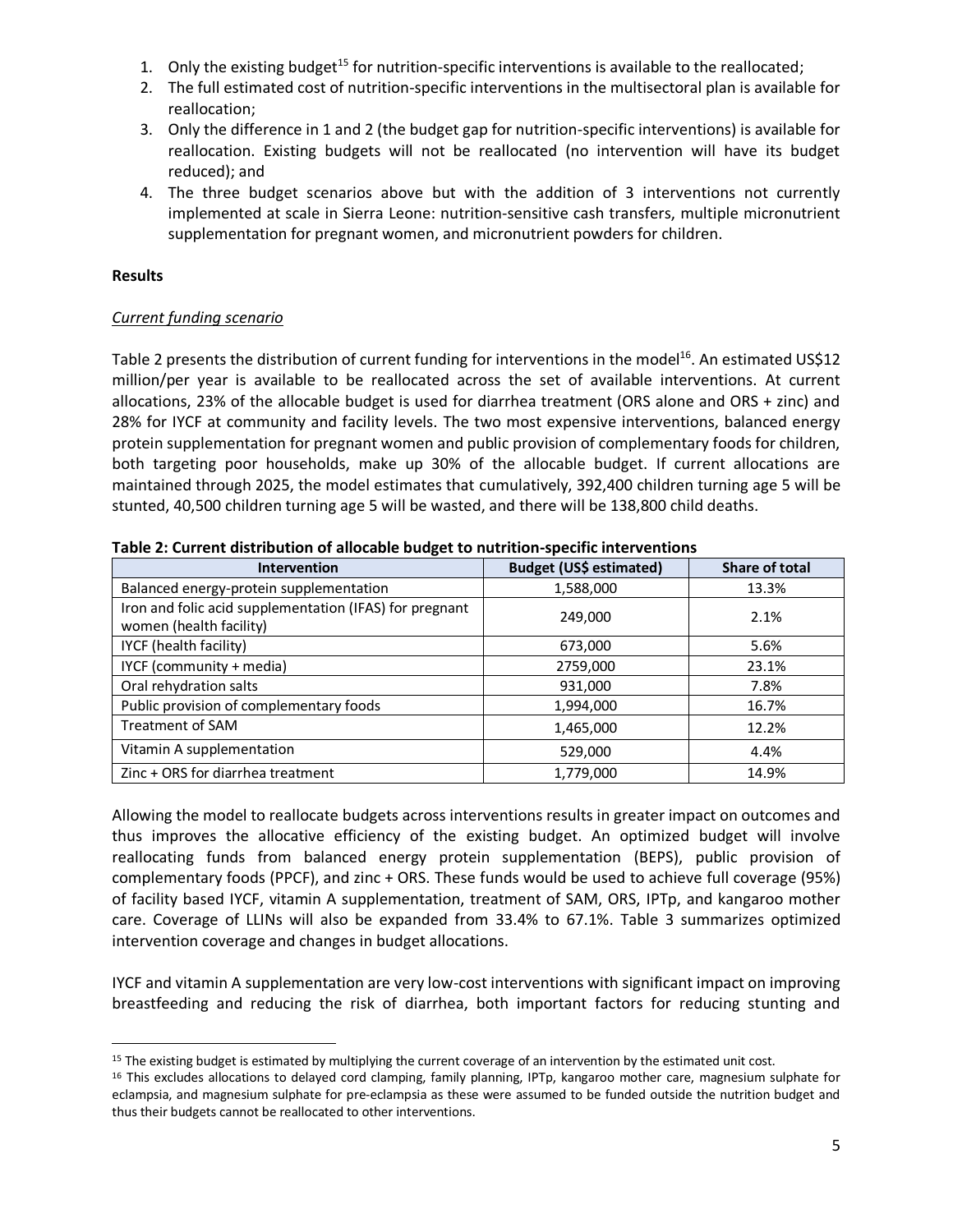mortality. LLINs and IPTp reduce the risk of malaria during pregnancy, and therefore the risk of anemia among pregnant women. This in turn reduces the risk of small or preterm births, significant risk factors stunting, wasting, and mortality. Improving the coverage of treatment of SAM, while expensive, will reduce both wasting and mortality. PPCF and BEPS are the two most expensive interventions, and in the context of the current available budget, are less cost-efficient at achieving impact.

| Intervention                                        | <b>Current</b><br>coverage | <b>Optimized</b><br>coverage | Change in budget allocations (US\$<br>millions) |  |  |  |
|-----------------------------------------------------|----------------------------|------------------------------|-------------------------------------------------|--|--|--|
| Balanced energy-protein supplementation             | 8.5%                       | 0.0%                         | $-1.59$                                         |  |  |  |
| Delayed cord clamping                               | 15.0%                      | 15.0%                        | 0.00                                            |  |  |  |
| Family planning                                     | 50.2%                      | 50.2%                        | 0.00                                            |  |  |  |
| IFAS for pregnant women (health facility)           | 27.7%                      | 0.0%                         | $-0.25$                                         |  |  |  |
| <b>IPTp</b>                                         | 73.0%                      | 95.0%                        | $\parallel$ 0.25                                |  |  |  |
| IYCF (facility)                                     | 77.5%                      | 95.0%                        | 0.15                                            |  |  |  |
| IYCF (community + media)                            | 95.0%                      | 95.0%                        | 0.00                                            |  |  |  |
| Kangaroo mother care                                | 9.0%                       | 95.0%                        | 0.01                                            |  |  |  |
| Long-lasting insecticide-treated bed nets<br>(LLIN) | 33.4%                      | 67.1%                        | 2.67                                            |  |  |  |
| Mg for eclampsia                                    | 31.9%                      | 31.9%                        | 0.00                                            |  |  |  |
| Mg for pre-eclampsia                                | 31.9%                      | 31.9%                        | 0.00                                            |  |  |  |
| Oral rehydration salts                              | 36.3%                      | 95.0%                        | 1.50                                            |  |  |  |
| Public provision of complementary foods             | 6.5%                       | 0.8%                         | $-1.76$                                         |  |  |  |
| Treatment of SAM                                    | 74.0%                      | 95.0%                        | 0.42                                            |  |  |  |
| Vitamin A supplementation                           | 69.4%                      | 95.0%                        | 0.20                                            |  |  |  |
| Zinc for treatment + ORS                            | 49.7%                      | 5.0%                         | $-1.60$                                         |  |  |  |

**Table 3: Optimized coverage and change in budget allocation of existing funding**

## *Budget based on the total estimated US\$26.9m per year needed to scale up nutrition-specific interventions in the Multi-sector Strategic Plan to Reduce Malnutrition in Sierra Leone 2019-2025*

In a scenario where the full budget for nutrition-specific interventions, estimated at US\$26.9 million/year in the national strategic plan, was available to be optimized across interventions, additional impact on stunting, wasting, and child deaths could be realized. In this optimization, funds will be diverted from BEPS, IFAS for pregnant women, and ORS for diarrhea treatment. Instead, the optimization would prioritize full coverage (95%) of facility based IYCF, vitamin A supplementation, LLINs, treatment of SAM, zinc + ORS, IPTp, and kangaroo mother care. With the expanded budget envelope, coverage of PPCF would also be scaled up, from 6.5% to 39.4%, and standalone ORS would be defunded in favor of zinc + ORS. Table 4 summarizes optimized intervention coverage and changes in budget allocations under this scenario.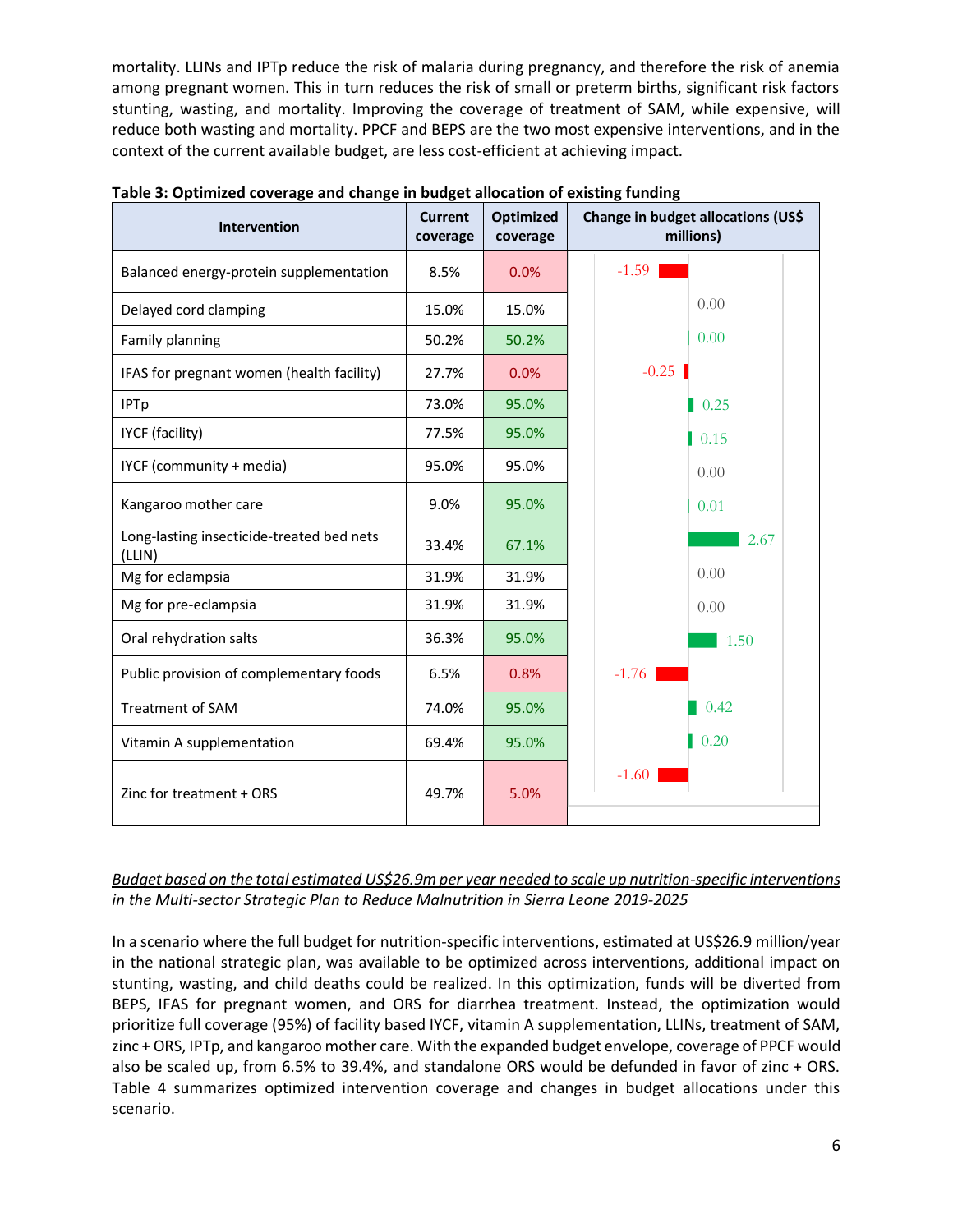| Table 4: Optimized coverage and change in budget allocation based on strategic plan total cost for |  |  |  |
|----------------------------------------------------------------------------------------------------|--|--|--|
| nutrition-specific interventions                                                                   |  |  |  |

| <b>Intervention</b>                                 | <b>Current</b><br>coverage | <b>Optimized</b><br>coverage | Change in budget allocations (US\$<br>millions) |  |  |  |
|-----------------------------------------------------|----------------------------|------------------------------|-------------------------------------------------|--|--|--|
| Balanced energy-protein supplementation             | 8.5%                       | 0.0%                         | $-1.59$                                         |  |  |  |
| Delayed cord clamping                               | 15.0%                      | 15.0%                        | 0.00                                            |  |  |  |
| Family planning                                     | 50.2%                      | 50.2%                        | 0.00                                            |  |  |  |
| IFAS for pregnant women (health facility)           | 27.7%                      | 0.0%                         | $-0.25$                                         |  |  |  |
| <b>IPTp</b>                                         | 73.0%                      | 95.0%                        | 0.25                                            |  |  |  |
| IYCF (facility)                                     | 77.5%                      | 95.0%                        | 0.15                                            |  |  |  |
| IYCF (community + media)                            | 95.0%                      | 95.0%                        | 0.00                                            |  |  |  |
| Kangaroo mother care                                | 9.0%                       | 95.0%                        | 0.01                                            |  |  |  |
| Long-lasting insecticide-treated bed nets<br>(LLIN) | 33.4%                      | 95.0%                        | 4.87                                            |  |  |  |
| Mg for eclampsia                                    | 31.9%                      | 31.9%                        | 0.00                                            |  |  |  |
| Mg for pre-eclampsia                                | 31.9%                      | 31.9%                        | 0.00                                            |  |  |  |
| Oral rehydration salts                              | 36.3%                      | 5.0%                         | $-0.80$                                         |  |  |  |
| Public provision of complementary foods             | 6.5%                       | 39.4%                        | 10.08                                           |  |  |  |
| Treatment of SAM                                    | 74.0%                      | 95.0%                        | 0.42                                            |  |  |  |
| Vitamin A supplementation                           | 69.4%                      | 95.0%                        | 0.20                                            |  |  |  |
| Zinc for treatment + ORS                            | 49.7%                      | 95.0%                        | 1.62                                            |  |  |  |

# *Budget based on only the additional funds US\$14.9m per year needed to reach the funding target for scaling up nutrition-specific interventions in the Multi-sector Strategic Plan*

In a third scenario, we assumed that only the additional funds needed to cover the gap between current estimated expenditure and the National Strategic Plan's cost for nutrition-specific interventions would be allocable across interventions. In this instance, no intervention would lose funding but shall be allocated additional funds through the optimization. Optimizing the additional US\$14.9 million/year required to funding target in the National Strategic Plan will result in prioritizing full coverage of facility based IYCF, vitamin A supplementation, LLINs, treatment of SAM, zinc + ORS, IPTp, and kangaroo mother care. PPCF would also be scaled up from 6.5% to 30.8% coverage.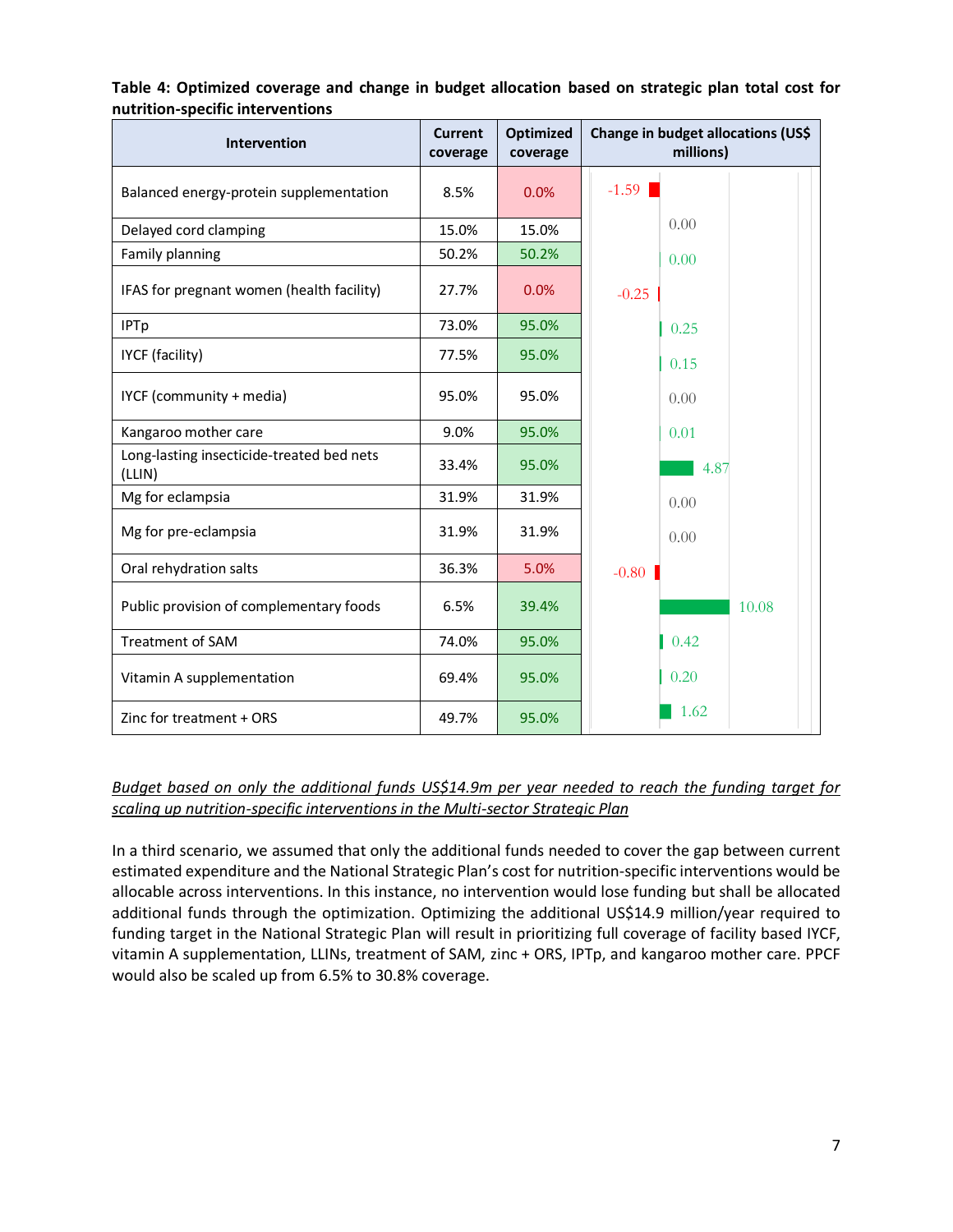| <b>Intervention</b>                       | <b>Current</b><br>coverage | <b>Optimized</b><br>coverage | Additional allocations (US\$ millions) |
|-------------------------------------------|----------------------------|------------------------------|----------------------------------------|
| Balanced energy-protein supplementation   | 8.5%                       | 8.5%                         | 0.00                                   |
| Delayed cord clamping                     | 15.0%                      | 15.0%                        | 0.00                                   |
| Family planning                           | 50.2%                      | 50.2%                        | 0.00                                   |
| IFAS for pregnant women (health facility) | 27.7%                      | 27.7%                        | 0.00                                   |
| <b>IPTp</b>                               | 73.0%                      | 95.0%                        | 0.25                                   |
| IYCF (facility)                           | 77.5%                      | 95.0%                        | 0.15                                   |
| IYCF (community + media)                  | 95.0%                      | 95.0%                        | 0.00                                   |
| Kangaroo mother care                      | 9.0%                       | 95.0%                        | 0.01                                   |
| Long-lasting insecticide-treated bed nets | 33.4%                      | 95.0%                        | 4.87                                   |
| Mg for eclampsia                          | 31.9%                      | 31.9%                        | 0.00                                   |
| Mg for pre-eclampsia                      | 31.9%                      | 31.9%                        | 0.00                                   |
| Oral rehydration salts                    | 36.3%                      | 36.3%                        | 0.00                                   |
| Public provision of complementary foods   | 6.5%                       | 30.8%                        | 7.44                                   |
| <b>Treatment of SAM</b>                   | 74.0%                      | 95.0%                        | 0.42                                   |
| Vitamin A supplementation                 | 69.4%                      | 95.0%                        | $\blacksquare$ 0.20                    |
| Zinc for treatment + ORS                  | 49.7%                      | 95.0%                        | 1.62                                   |

**Table 5: Optimized coverage and allocation of additional funds to reach the National Strategic Plan estimate for nutrition-specific interventions**

Table 6 summarizes the incremental impact of each of the three budget scenarios described earlier. Estimates of impact are based on comparisons of outcomes from the scenario in which the current budget allocations remain unchanged through the projection period of 2020-2025. Optimizing allocation of the current budget results in the largest incremental gain, with 8,200, 4,400, and 5,700 fewer cases of stunting, wasting and child deaths, respectively. The National Strategic Plan budget (US\$26.9 million/year) more than doubles the available allocable budget yet results in modest additional gains across the three outcomes. Restricting reallocation to only the additional funds needed to reach the cost of nutrition specific interventions in the strategic plan (US\$14.9 million/year) results in slightly fewer stunting cases averted but more child deaths averted.

| Table 6: Cumulative Impact of optimizing three budget envelopes on child nutrition and mortality |  |  |  |  |  |
|--------------------------------------------------------------------------------------------------|--|--|--|--|--|
| outcomes from 2020-2025 $^{17}$                                                                  |  |  |  |  |  |

|                              | <b>Scenario 1: Optimized</b><br>current spending | <b>Scenario 2: Optimized</b><br>estimated cost for<br>nutrition-specific<br>interventions in the<br><b>National Strategic Plan</b> | <b>Scenario 3:</b><br><b>Optimized additional</b><br>funds needed reach<br>funding target in<br><b>National Strategic</b><br>Plan |
|------------------------------|--------------------------------------------------|------------------------------------------------------------------------------------------------------------------------------------|-----------------------------------------------------------------------------------------------------------------------------------|
| Funding (per year)           | US\$12.0 million                                 | US\$26.9 million                                                                                                                   | US\$14.9 million                                                                                                                  |
| Cases of stunting<br>averted | 8,200                                            | 11,700                                                                                                                             | 11,000                                                                                                                            |
| Cases of wasting<br>averted  | 4,400                                            | 4,400                                                                                                                              | 4,400                                                                                                                             |
| Child deaths averted         | 5,700                                            | 6,400                                                                                                                              | 7,300                                                                                                                             |

<sup>17</sup> Cases averted when compared with outcomes from continued current allocation of estimated spending on nutrition-specific interventions (US\$12 million/year).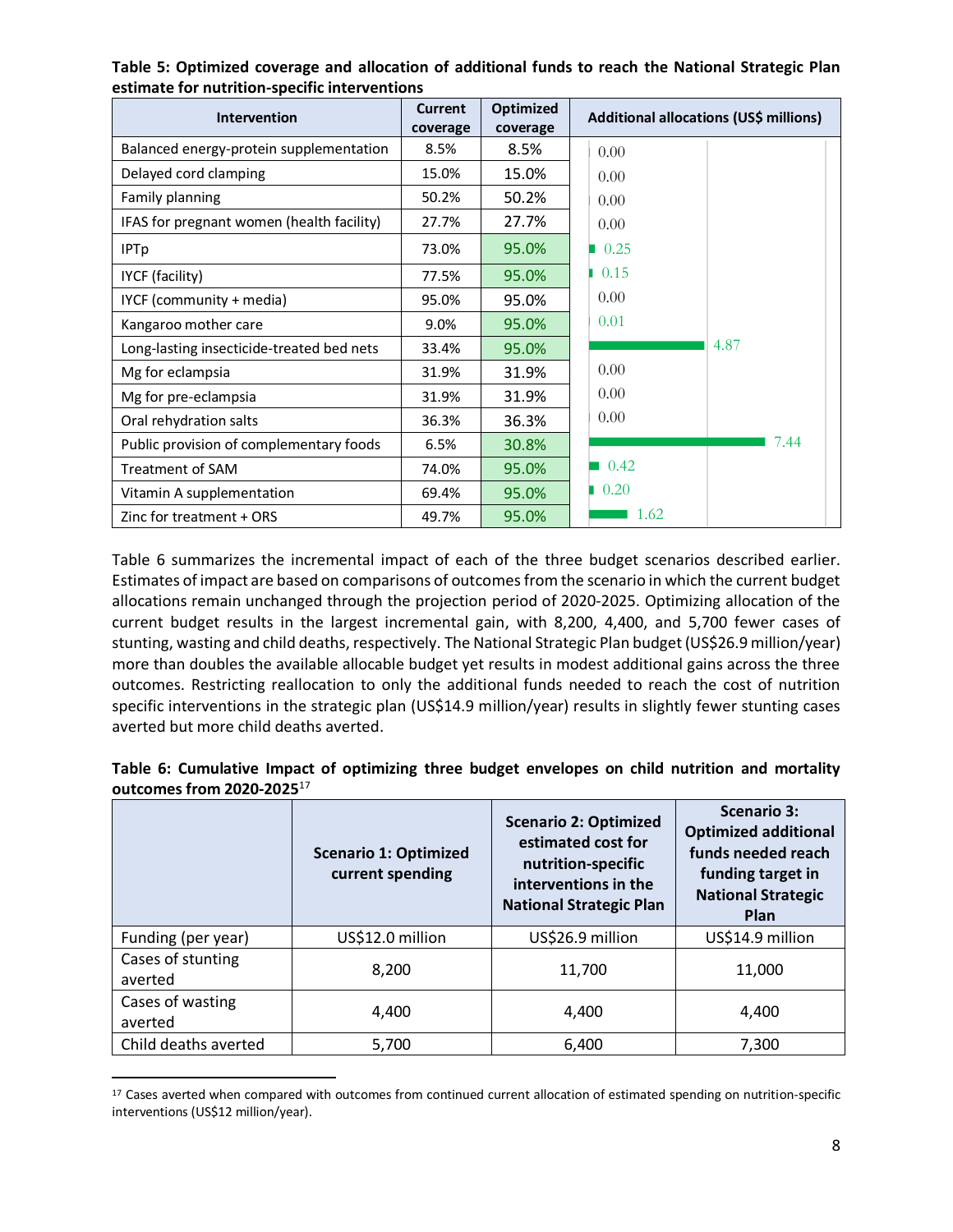The three scenarios would allow Sierra Leone to make greater progress toward achieving its national nutrition targets for stunting and wasting. Figure 2 and figure 3 present the expected trends in stunting and wasting prevalence in each of the scenarios. Based on the funding scenarios and available set of interventions, it is projected that some progress could be made toward achieving the national stunting target, but additional innovations may be needed to reach or exceed the target by 2025. For wasting, reallocating the current budget produces the greatest impact, and increasing the budget produces negligible gains.



**Figure 2: Expected trends in stunting prevalence based on modeled scenarios**



**Figure 3: Expected trends in wasting prevalence based on modeled scenarios**

#### *Alternative scenarios with expanded set of interventions (addition of MMS, MNP, and cash transfers)*

The three budget scenarios were repeated to include additional interventions, which the Government of Sierra Leone and nutrition partners may be interested in supporting. These included the provision of multiple micronutrient supplementation to pregnant women (MMS), micronutrient powders for children (MNP) and nutrition-sensitive cash transfers. The cash transfer program was assumed to include complementary activities to reinforce proper nutrition and caring behaviors for mothers and their children. In the optimization results, only MMS was allocated funding while the other two remained